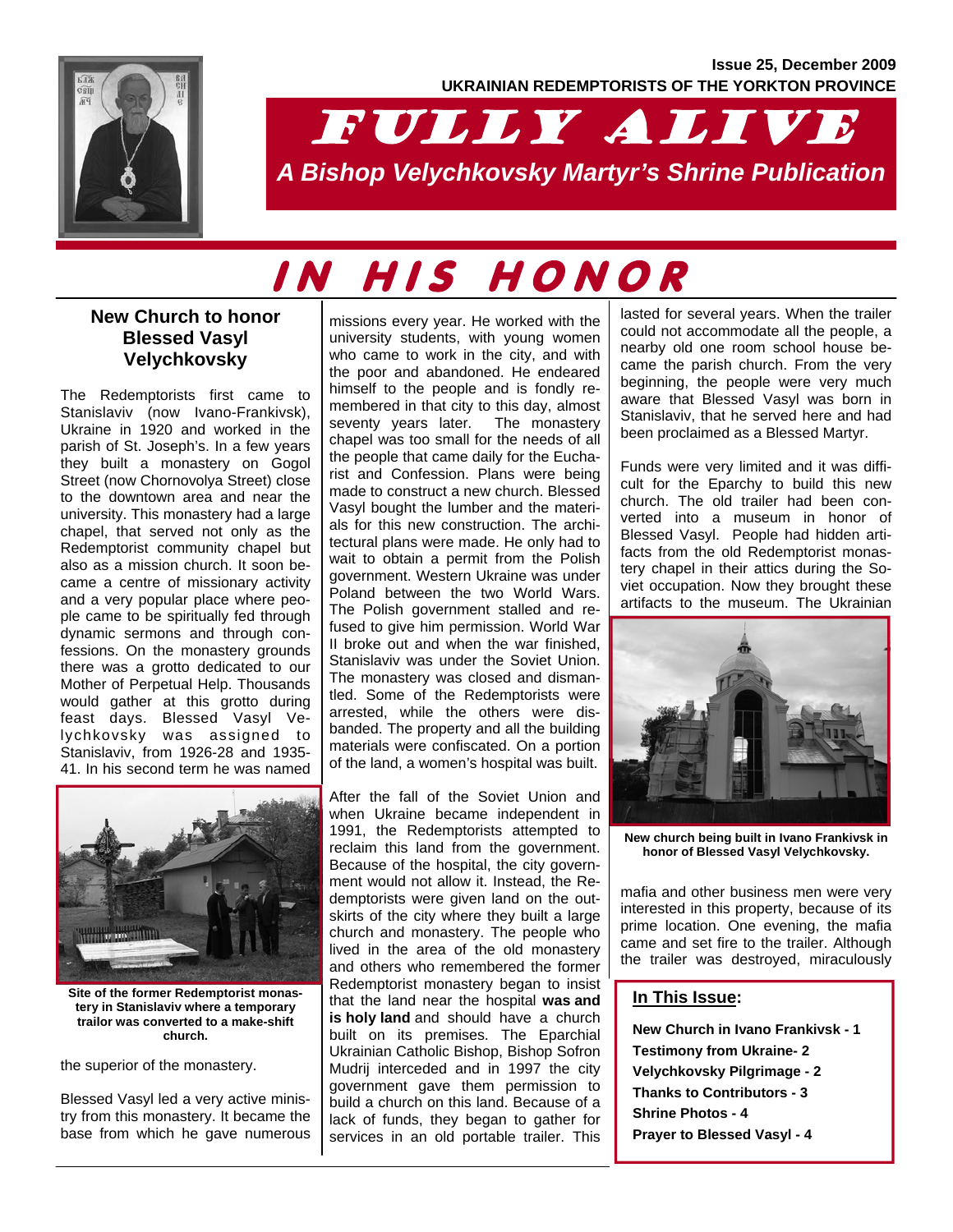

**Fr. Michael Krotkiv, the pastor and builder of the new church in Ivano Frankivsk, along with Fr. John Sianchuk.** 

most of the artifacts survived the fire as if protected by some invisible force. With the help of some donors from America, the construction of a new church began. Blessed Vasyl's project was finally realized. Shortly after the initial beginning, a new pastor was assigned, who had connections from German financiers. The church construction progressed quickly. Building this church was essential, because with a church on this property, no one else would be able to claim this piece of real estate for themselves.

The new Church will be dedicated to the Nativity of the Blessed Virgin Mary, since that was the original intention of Blessed Vasyl. An altar and a museum will be dedicated in our martyr's honor.

It is with great joy to know that this historic Redemptorist land, where our holy martyrs worked and prayed (Blessed Nicholas Charnetsky, Blessed Zenon Kowalyk, Blessed Ivan Ziatyk and our Blessed Vasyl Velychkovsky) will now be a place where people can again come and pray. Blessed Vasyl will be honored in this new church. His holy relics will be enshrined and venerated in this place.

This church is now in its final stages of construction. It will be officially blessed and consecrated on its feast day, September 21, 2010.

#### **T E S T I M O N Y F R O M U K R A I N E T E S T I M O N Y F R O M U K R A I N E**

 This testimony from Ukraine was passed on to us by a priest who is doing research on the underground church.

 "In 1953, Ihor Andriyovych Oleshchuk, as an enemy of the nation, was exiled to Siberia to Vorkuta and was placed into the "remote laager camp". He was working at the coalmine # 9-10. Among the five thousand prisoners, there were priests. Ihor Andriyovych does not remember them. One could not keep a diary, for paper was forbidden for the prisoners. Every day when they were taken to work and when they returned, they had to undress and were checked for various items. Also, once or twice a week they would have a search in the barracks. It was prohibited to have anything. However, Ihor Andriyovych did remember one priest who was etched into his memory for the rest of life. That was Bishop Vasyl Velychkovsky. Everyone knew him in the camp. Bishop Velychkovsky was not only a priest for the prisoners, but also he was as a "walking encyclopedia" for no one had knowledge of general interest like he had. Prisoners would turn to him with different religious, political, and historical questions. He gave explanations and



**Coal mines and prison barracks in Vorkuta.** 

elaborations about various Ukrainian writers, historians and religious figures. Prisoners had great respect for Bishop Velychkovsky. On the other hand, the guards and wardens treated him harshly, for they considered him to be very dangerous. Before the great feast days, he was locked up and isolated somewhere, so that he would not be able to celebrate Divine Liturgies. However, secretly he would confess the prisoners. Because of his high stature and authority, Bishop Velychkovsky had an easier work detail. He did not work in the coalmine shaft extracting coal. The coalmine had two tunnels, an upper and lower one. Bishop Velychkovsky was the "gate-keeper". When an electric coal car would come and give the signal, he would open the door by pulling a rope. Also he looked after the alarm lamps that indicated the level of methane gas in the coalmine. When the lamps went out, he would exchange them with new ones that were kept in reserve. After the death of Stalin, in 1955 the process to grant amnesty began. The first amnesty was given to the young, those under 18 years old. Ihor Oleshchuk returned to Ternopil and did not see Bishop Velychkovsky again."

Ihor Oleshchuk was interviewed in Ternopil by Andriy Kosiak Date: 12. 07. 02 Translated by Kseniya Kavats

### **VELYCHKOVSKY PILGRIMAGE TO UKRAINE 2010**

#### **July 5 to July 27, 2010**

Visit the cities and villages where Blessed Martyr Vasyl lived, worked and suffered . Some of the places we will be visiting are: Lviv, Ternopil, Ivano-Frankivsk, Kovel, Kamianetz Podilsk, Kyiv, the Carpathian Mountains, Zarvanytsia, Pochaiv, etc. On this pilgrimage we will have prayer services and hear stories of Blessed Vasyl's life as well as sightseeing throughout Ukraine. **Cost is \$3950 CDN** which includes: flights from Winnipeg to Kyiv and back, bus travel in Ukraine, accommodations, meals and attractions. Travel/medical insurance not included. For more information contact by e-mail: bvshrine@mts.net or phone 204-338-7321. **Book as soon as possible** as space is limited to 16 pilgrims.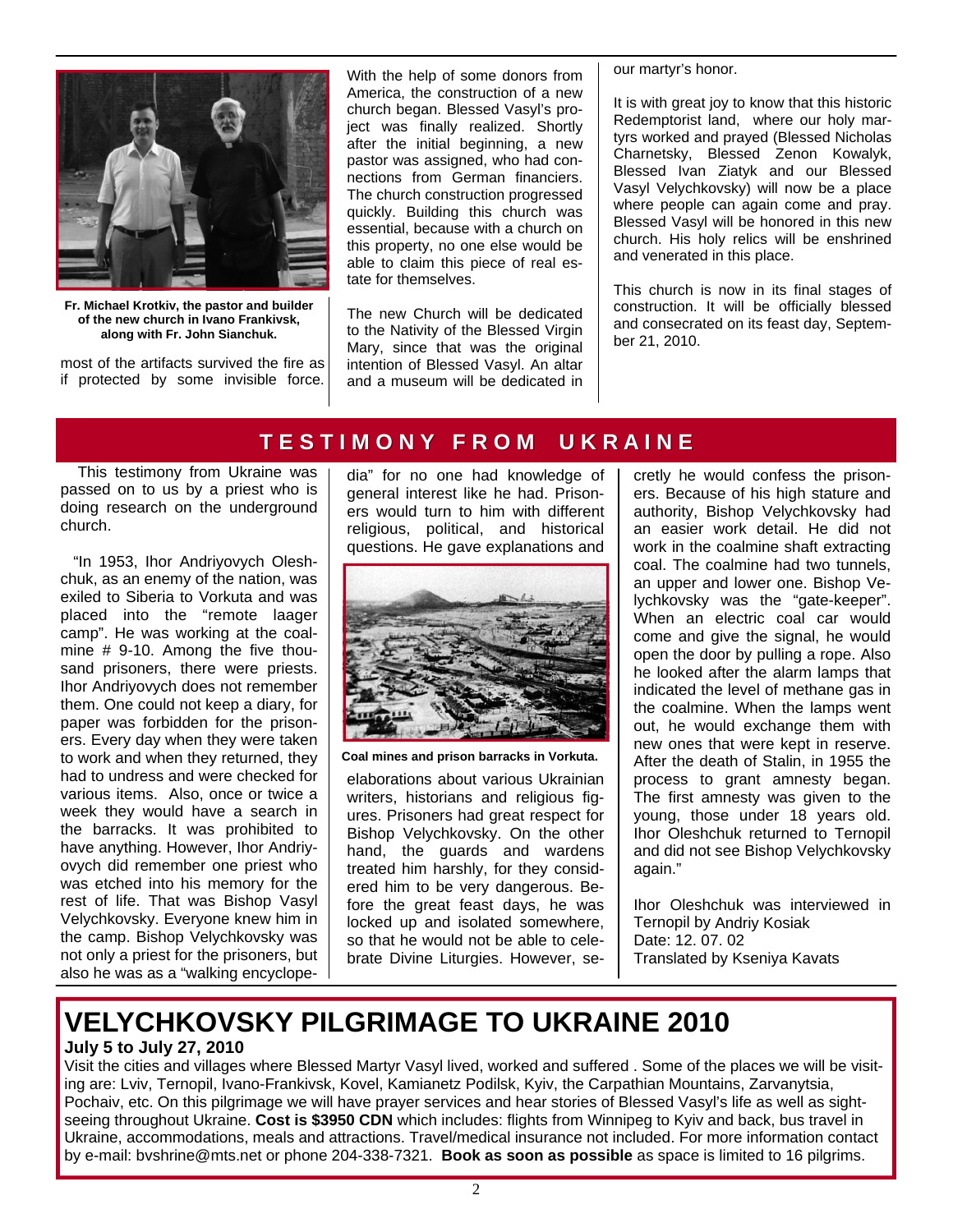## **THANK YOU!!!**

*Your generous donations make it possible for us to conduct our ministry at the Shrine and to promote the knowl-Fhank you to all the contributors to the Bishop Velychkovsky Martyr's Shrine. May Blessed Vasyl bless each one of you.* 

*Contributions listed below are from September 1st until November 15th, 2009* 

#### **+1000**

The estate of Katherine Dankiewich In memory of Edna & Joseph Kondra  *Kondra Family*  Raymond & Beverly Rawluk

#### **+100**

Blessed Bishop Velychkovsky Prayer Group Kateryna K. Bodnarchuk Rt. Rev. Msgr. Michael Buyachok Jean Gilbert Dr. Cliff Hrankowski Ben V. & Violet Kluk Geraldine Koban Gerard & Regina Muench UCWLC Holy Eucharist Branch Toronto Steve & Pauline Wushchenny

#### **>100**

Paul & Adeline Carbotte Sr. Chrysostom, OSBM Anne Dobko James Dozorec Mychajlo & Anna Gembarsky Roman & Maria Halkewycz Wirlana Holowka Sofia Hull Mary Jane Kalenchuk Bill & Olga Kondra Joan Kostiuk Paul & Mary Anne Kralka Marusia Labay Jean Maksymchuk James & Elaine Mandziuk Peter Melmycky Robert J. Moskal Judy Odger Patricia Puchniak Sophie Rodych Lorraine Roth Frank & Anne Shymko D. Sikora Iris Smellie Victor Sorochuk Henry & Iris Spilchuk St. Basil's UCWLC -Winnipeg Maurice Stadnyk S. Stasiewicz Roman Tymkiv Peter Wozney Flora Zaharia

William & Mary Zaporzan Alex & Mary Zimrose

#### **In memory of**

Harry & Dora, John & Tena Chuckry, John & Mary Hykaway *Fr. Harry & Joan Chuckry*  Maria Borowec *Fr. Bohdan Borowec*  Roman Borysko *Dr. Joseph Lozinsky*  Lois Bourassa *Raymond Bourassa*  Anne Burdeniuk *Stan & Luba Sirdar*  Chuckry parents & grandparents *Fr. Harry & Joan Chuckry*  Fr. Yarosalw Dybka, C.Ss.R. *Mark & Dr. Melanie Turgeon*  Maria Dybuk  *Xenia Deresz*  Fr. Morris Dzurman, C.Ss.R.  *Ange Gretchen*  Carolyne Galarnyk *Peter Konopelny & Laura Heuring*  Kieluk Family  *Stella Kieluk*  Jessie Koroscil *Edith Kotyk*  Joseph & Magdaline Kravetz *Eileen Dudzic*  Michael Kszyk *Erika Kszyk*  Bishop Michael Kuchmiak, C.Ss.r. *Mary Buriak*  Steve & Katie Kyba  *Kyba Family*  Rev. Wasyl Maksymec *Xenia Deresz*  Kay Michalchyshyn *Mary Glicaria Bilinsky Stan & Luba Sirdar*  John J. Nechwediuk *William J. Karlicki*  Andy Novak *Peter & Glikeria Iwanuck*  Oshust Family *Anne Zulak*  Olga Paley *R. Paley* 

Fred Pawliw  *Maurice & Jean Mcken*  John Romanik *Marjorie Romanik*  Kay Sawychyn *Sharron McKenzie*  Marion & Nick Slinowsky *Pat MacDonald*  Anton & Donia Smysniuk  *Anne Obuck*  Peter Stastook *Tony & Vicki Stastook*  Michael & Sophie Tycholis  *Larry & Evelyn Tycholis*  Lena Wizniak *Mary Kokolski*  Neil Trevor Zahayko *Elizabeth Zahayko* 

#### **In Honor of**

Chrunyk children & grandchildren *Paul & Waltraud Chrunyk*  Fr. Isidore Dziadyk *Casper & Violet Stoski*  Anne Harasymchuk  *Stan & Luba Sirdar*  Hryniuk children *Stella Hryniuk*  Andrew & Sofia Hull  *Ron & Evelyn Cinch*  Fr. Larry Kondra, C. Ss.R. *John Nicholas Starosta*  Sloboda family  *Terry & Gladys Sloboda*  Michael Swydnycky *Jenny Swydnycky*  Tataryn Children *Michael & Sophia Tataryn* Bishop Michael Wiwchar, C.Ss.R. *Stan & Luba Sirdar* 

**Please consider Bishop Velychkovsky Martyr's Shrine when planning your estate. This will help to secure the future of this ministry. Thank you.**